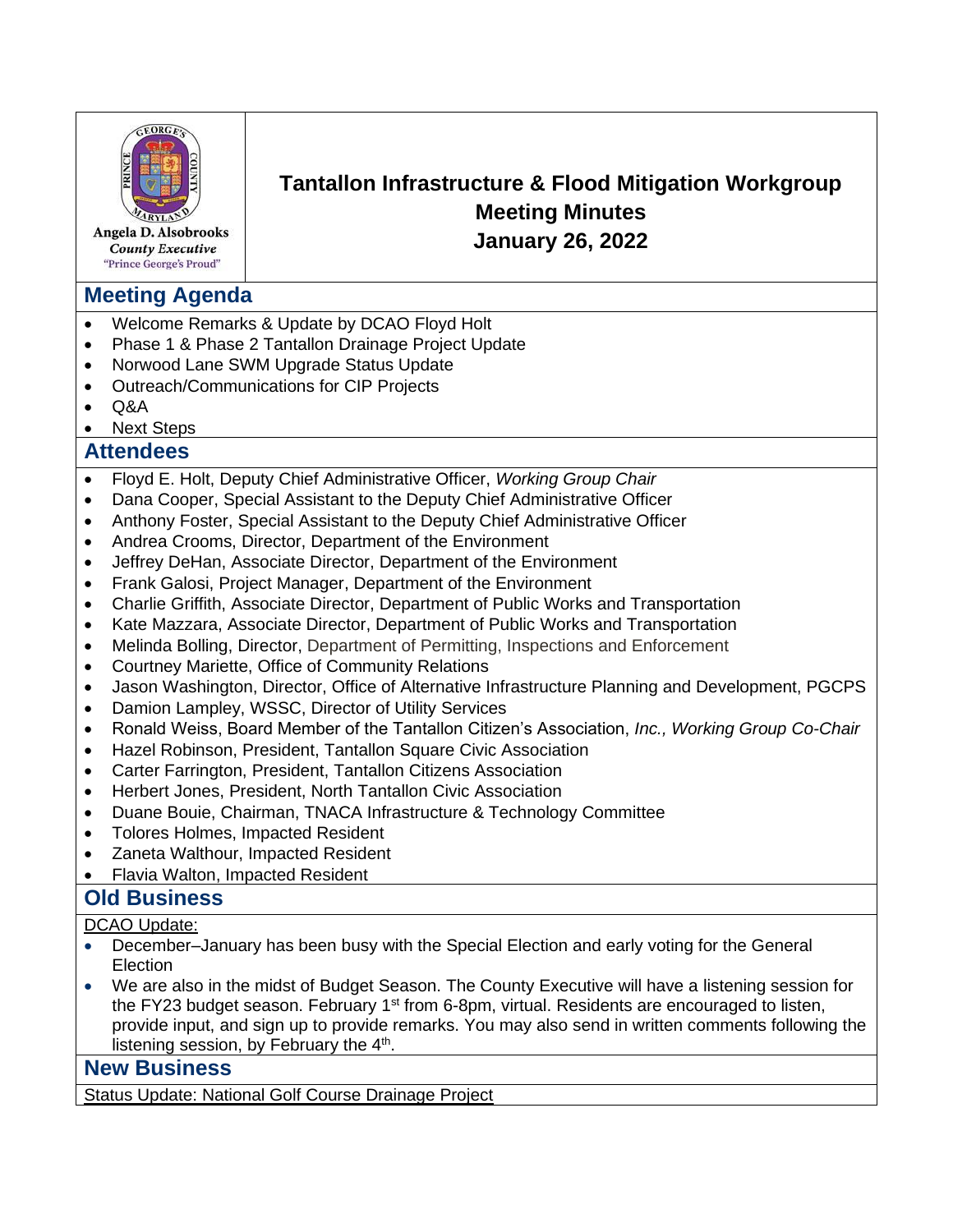- DOE is engaging in a project proposal to bring co-benefits to the Tantallon community a combined stormwater management volume control effort, as well as water quality restoration effort, that will provide nutrient reductions throughout the community and the watershed.
- We are continuing negotiations with the consultant for this very large-scale project. Still focusing on the upper end of the golf course. This work will compliment the working being completed by DPW&T.
- The pond will include a bio swell to help divert water into the new ponds and receiving areas, away from some of the residential lots.
- Overall, we are currently in the concept phase right now. We remain engaged with the consultant to develop scope and solutions that are feasible.
	- Question: Is the focus on the upper portion of the golf course, rather than the other parts of the golf course, due to funding?
		- **EXED** Answer: This is for efficiency purposes. This will allow us to move the package forward and have sooner results. We are cognizant of the concerns for the other areas and are looking at options to look at a wholistic scale. It is a scheduling, timing, and funding issue as well. We will continue to review and conduct feasibility studies.
	- Question: If the goal is to try to execute the agreement by June 2022, is there anything we can do to help move it along?
		- **EXECT** Answer: Yes, our target is to execute by FY22. The pieces are in place to support the project. It's not solely about cost but also about best solution.
	- Comment DCAO: We are also looking at several other models: the Henson Creek watershed, Tinkers Creek watershed, and the Oxon Creek watershed. We have money available to examine all of these watersheds immediately. We just need to get the contracts and designs completed to move them forward. Henson Creek is eminent because we see that having the most impact. It will be finalized in the next 1-2 months.

DPW&T Phase 1 & Phase 2 Status Update

- Phase 1 36" storm drain from the National Golf Course irrigation pond to the 100 Block of Swan Creek (Fort Washington Road): Project has started and should be complete by the end of March 2022 (weather pending).
- Phase 2 Upgrade of Flaim La. Swan Creek Rd. drainage system: Project is in design; construction will take approximately 10 months to construct.
- Surrey Circle Outfall Maintenance has started and will be completed by April 2022
- Norwood Maintenance Work will start in April 2022 and is expected to last 3 months
	- Question: Where is the Surrey Circle Outfall?
		- **EXED** Answer: Near hole number 7 of the golf course. We are increasing size and capacity there.
		- Question: Delighted to see the machinery in the community getting to work. Wondering what the various colored flags mean? Can we get an update on what's next?
			- Answer: We will have the construction inspector give you a call today. The flags have a variety of meanings such as utility markers, structure locators, etc.

### DPW&T Outreach/Communications for CIP Projects

- DPW&T Identifies Design Need
- Evaluates Project Cost-Benefit Analysis
- Concept Design
	- Once a concept is complete, public information session is hosted by DPW&T
- Semi-Final Design
	- Incorporates design from comments of stakeholders
	- Meetings held with individual homeowners as needed
- Final Design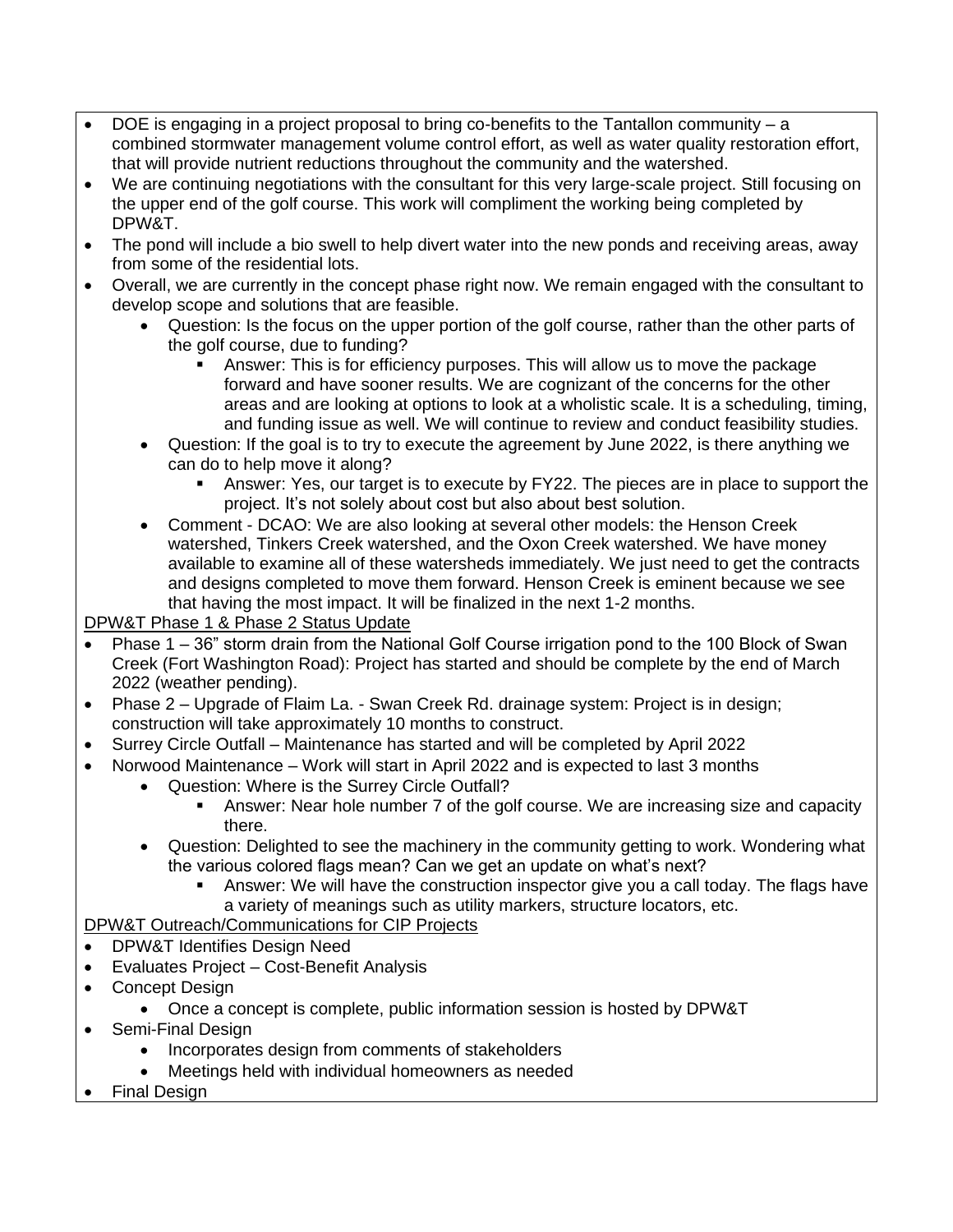- Milestone review meeting with agency reviewers
- Construction
	- Public notice provided prior to start of construction
- Comment DCAO: This is the approach that county infrastructure takes, but this does not imply that the developers will have the same method. With regard to concerns about lack of notifying the community for previous projects, be advised that there may be projects that we do not control. The process explained above is what you can expect from the county.

#### DOE Notification and Communication Process

- This project is slightly different than typical in that it is a design-build contract that is being negotiated with an external consultant; but we still have the ability to be responsive to the community.
- During Planning Phase DoE identifies and initiates communications with all the stakeholders in the community
- During Design Phase DoE SMD conducts Project Public meetings with community and directed affected property owners and secures any necessary agreements with property owners.
- During Construction Phase DoE SMD Coordinates a final Project Public meeting with community and schedules a Pre-Construction directed affected property owners.
	- Question: Is the contractor Green Vest, LLC?
		- **EXED Answer: The proposal is for Green Vest, LLC yes. We will know more as we finalize** the current fiscal year.
	- Comment DCAO: Green Vest, LLC has developed a particular expertise in this kind of stormwater work and restoration. It is a woman-owned company and is a local business. It is part of our goal to develop county-based businesses.
	- Question: Storm drains versus traditional manholes. Are those two different things?
		- Answer: Yes. There is the storm sewer for rain and stormwater runoff, and then the sanitary sewer which is WSSC. The sanitary system typically is closed so you will not see water entering those systems.
	- Question: Is the sewer drain cleaned out?
		- Answer: Yes, when there is consistent build up at a site, we use a high-power water hose to flush the lines and TV the lines. If there is a history of backups for a site, it is listed for routine maintenance.
	- Question: What is happening when water is coming out of the sewer?

Answer:  $SSO -$  an overflow due to the intensity of water entering at a given time.

### PGCPS Construction Update

- Went through a process with WSSC to receive permits for connecting to the existing Emerald sewer line. The process is now complete.
- A communication will be going out next week. Work will begin the week of February 28 on the sewer line extension across Fort Washington at Emerald Hill Drive. Anticipating about three weeks for completion, contingent upon pending materials. We are tracking for the materials to arrive mid-February. We will send out a second notification at the end of the month with an update.
- This project is not for the street widening. It is solely sewer line work.

# **New Action Items**

- Community Briefing:
	- o Set Date/Time
		- **For maximum participation, let's plan for Saturday morning. Sometime in February,** between 10am – 12pm. 2-3 weeks of lead time; end of February.
		- Will plan for about 500 attendees (may be more like 200 participants)
		- GoTo Meeting as the potential platform if larger than 300 participants
		- o Agenda